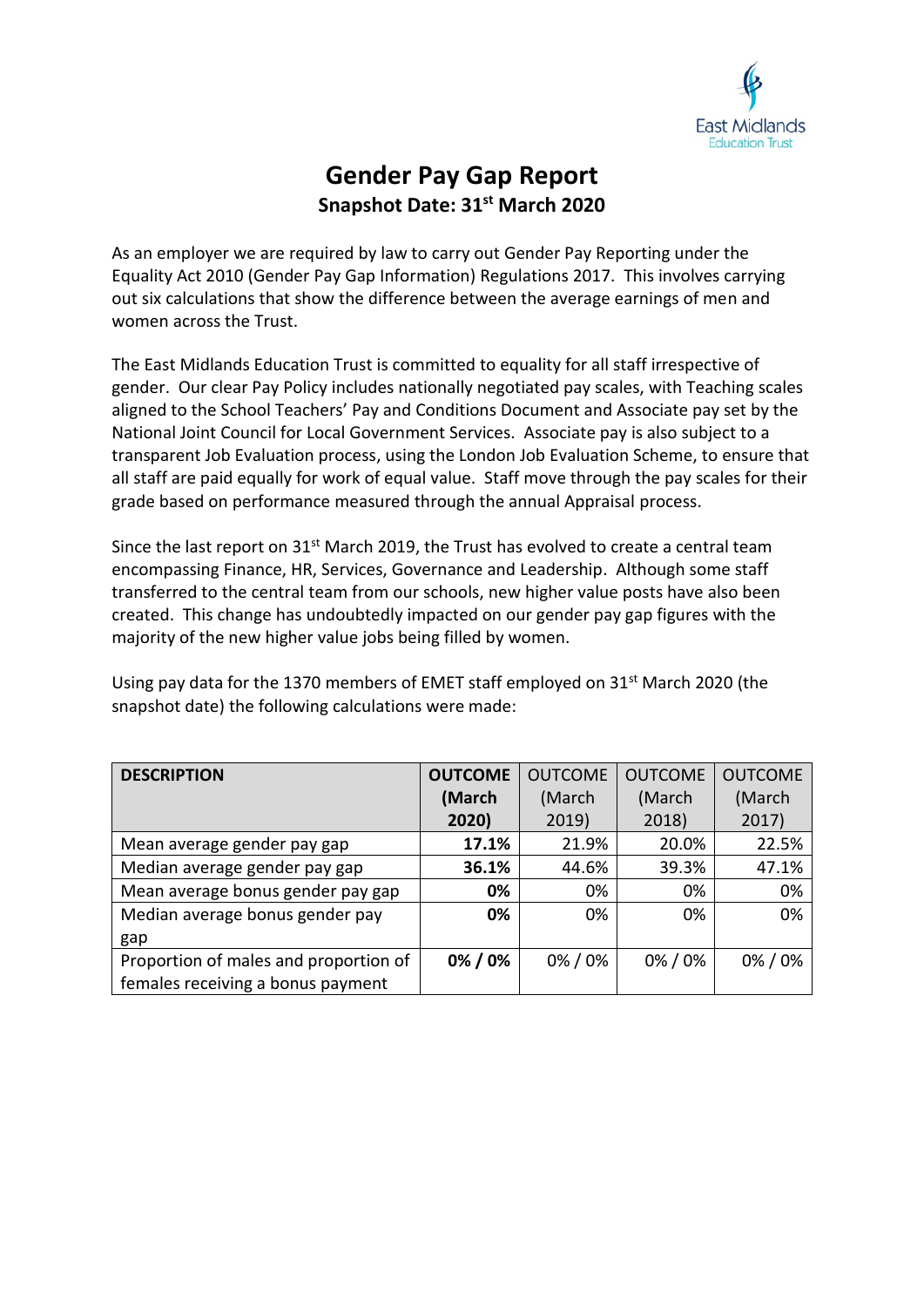

| Proportion of males and females when divided into four groups ordered from lowest to<br>highest pay |                   |               |                   |        |
|-----------------------------------------------------------------------------------------------------|-------------------|---------------|-------------------|--------|
|                                                                                                     | <b>March 2019</b> |               | <b>March 2019</b> |        |
|                                                                                                     | <b>Male</b>       | <b>Female</b> | Male              | Female |
| $Q1 - Top$ quartile (342 staff)                                                                     | 36.5%             | 63.5%         | 38.2%             | 61.8%  |
| $Q2 - Upper$ middle quartile (343 staff)                                                            | 30.9%             | 69.1%         | 30.6%             | 69.4%  |
| Q3 - Lower middle quartile (342 staff)                                                              | 27.5%             | 72.5%         | 18.4%             | 81.6%  |
| $Q4$ – Lower quartile (343 staff)                                                                   | 17.2%             | 82.8%         | 18.3%             | 81.7%  |

Having the two lower quartiles dominated by women explains our median average gender pay gap of 36.1%. Overall, it can be seen that the gender pay gap is a result of a higher number of women in lower graded roles. This is traditionally the case in schools as many of the lower graded posts work during term time only or have working hours which could easily fit around school drop off and pick up times. As a society the norm is still for the female parent to carry out the majority of childcare responsibilities in the home, and these roles tend to favour families with school age children.

However, when the gender pay gap was calculated separately for teaching and associate staff the figures for each staff group were very different from the overall calculations:

| <b>TEACHING STAFF</b>         | <b>OUTCOME</b>   OUTCOME |       | OUTCOME | <b>LOUTCOME</b> |
|-------------------------------|--------------------------|-------|---------|-----------------|
|                               | (March<br>(March         |       | (March  | (March          |
|                               | 2020)                    | 2019) | 2018)   | 2017)           |
| Mean average gender pay gap   | 5.7%                     | 6.0%  | 4.4%    | 6.3%            |
| Median average gender pay gap | 3.6%                     | 0%    | 0%      | 0.1%            |

| <b>ASSOCIATE STAFF</b>        | <b>OUTCOME</b>   OUTCOME |       | <b>OUTCOME</b> | <b>LOUTCOME</b> |
|-------------------------------|--------------------------|-------|----------------|-----------------|
|                               | (March<br>(March         |       | (March         | (March          |
|                               | 2020)                    | 2019) | 2018)          | 2017)           |
| Mean average gender pay gap   | 5.7%                     | 5.1%  | 7.2%           | 6.2%            |
| Median average gender pay gap | 3.9%                     | 0%    | 1.4%           | 1.7%            |

The gender pay gap reduces significantly when staff are compared only to those in the same occupational group, with both mean and median figures being well below the national average.

It is disappointing that the median figures for both staff groups have increased slightly this year, but we are confident these calculations show that our staff across the Trust are being paid the same for work of equal value, regardless of gender.